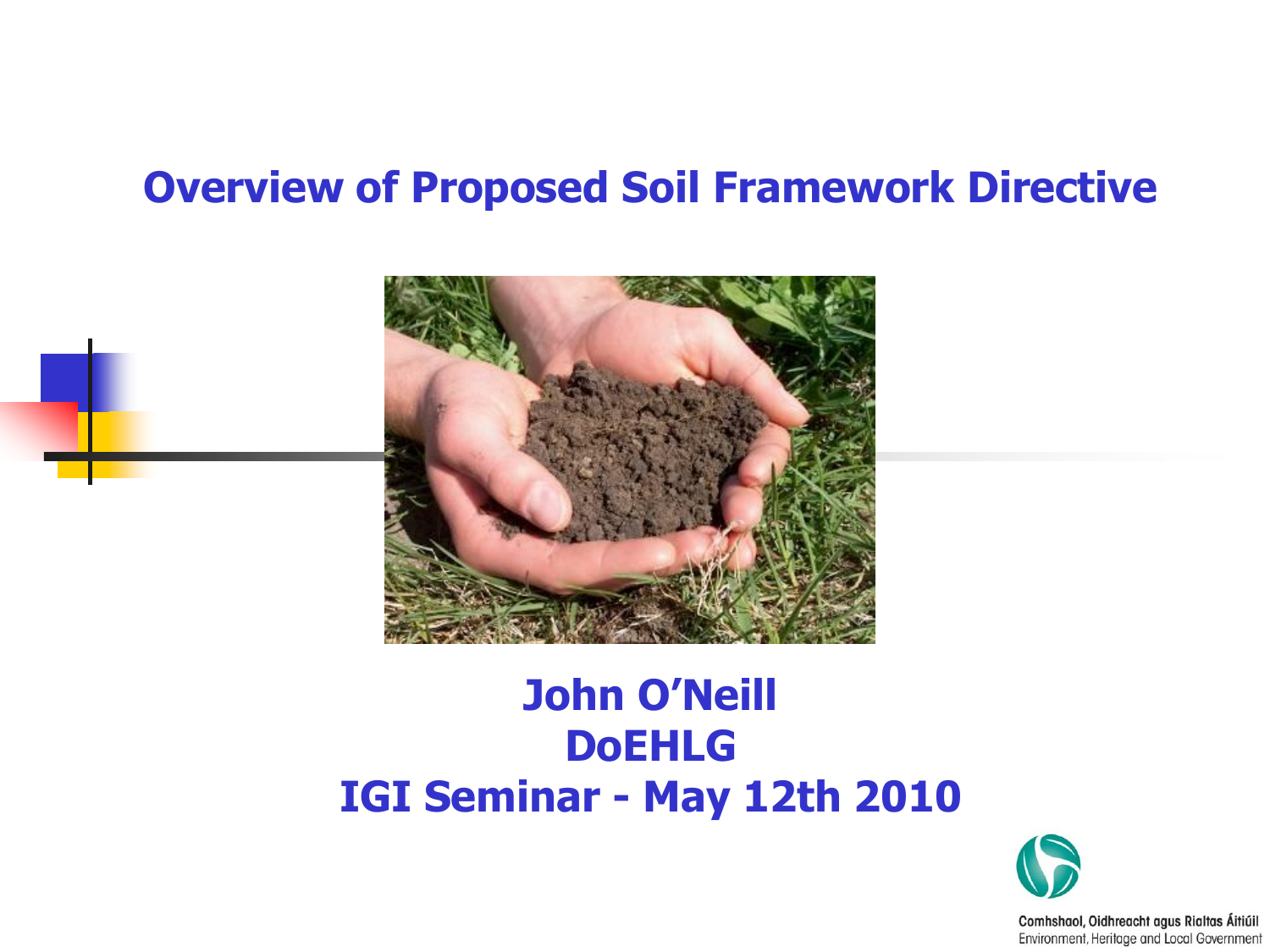### **Outline of Presentation**

- **Background**
- **Main Provisions Aims and Objectives**
- **Negotiations**
- Where to now?
- **Make it interesting?**

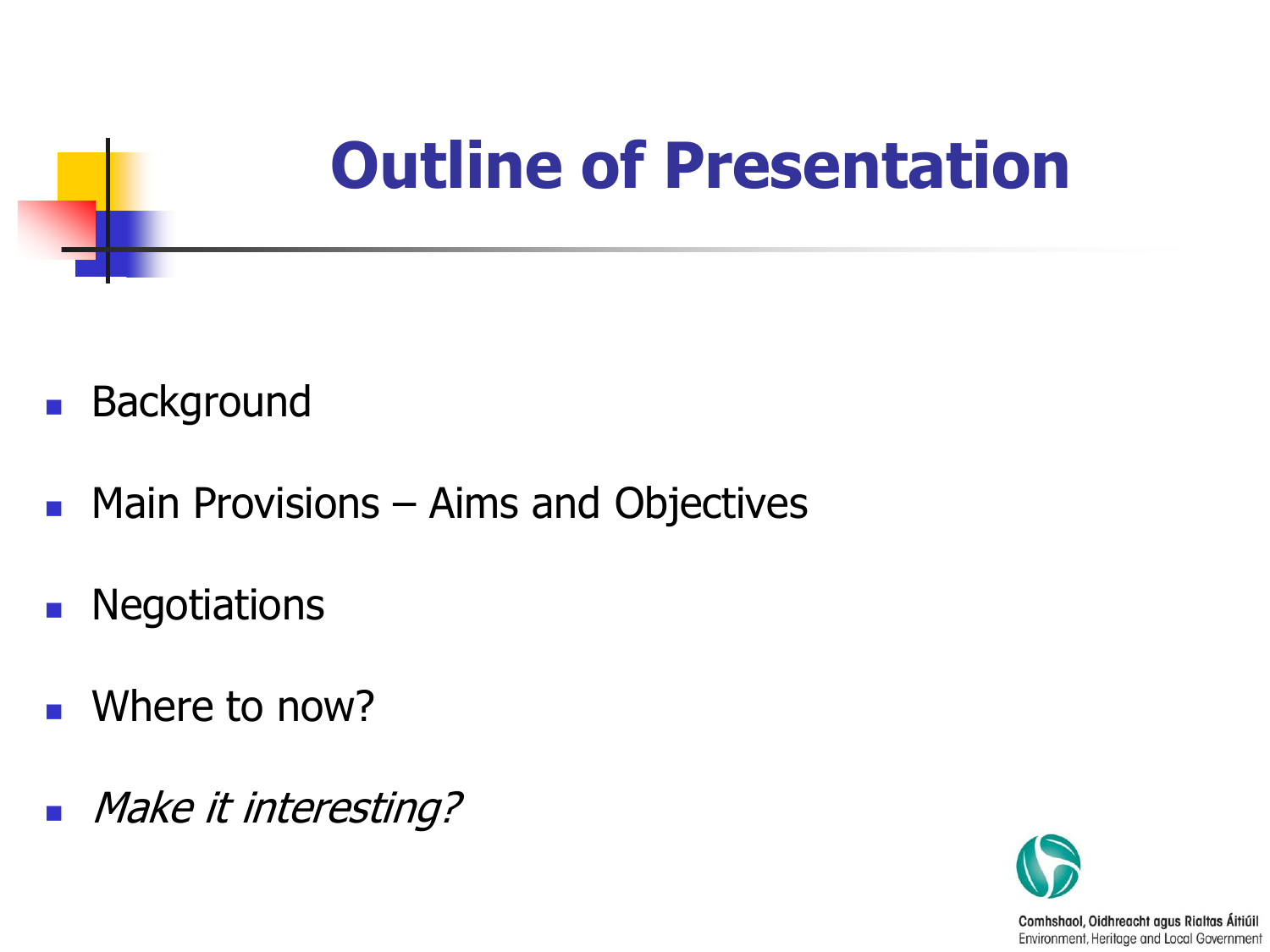### Background

- Bonn in 1998 **-** European Soil Forum
- Berlin 1999
- Naples 2001
- Towards a Soil Thematic Strategy Positive Council **Conclusions**
- **Consultation 2003/2004/2005**
- Commission Adoption of proposal for TS in 2006
- Proposal for Soil Framework Directive 2006

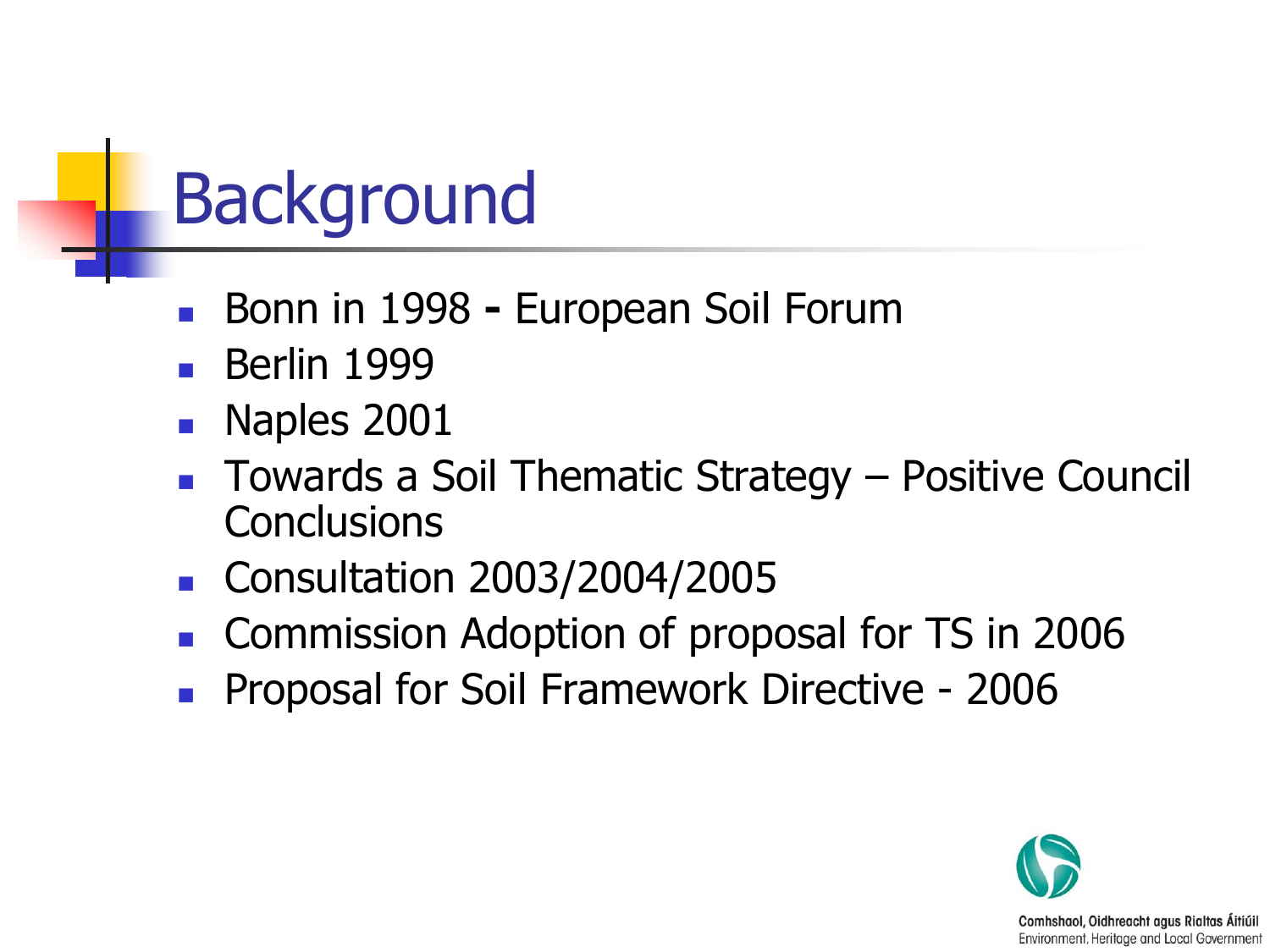# Why?

- **Non renewable resource**
- **Performs crucial functions**
- $\blacksquare$  Soil Degradation Increasing  $\lightharpoonup$  Costs
- **No Specific EU Legislation**
- $-6$ <sup>th</sup> EAP

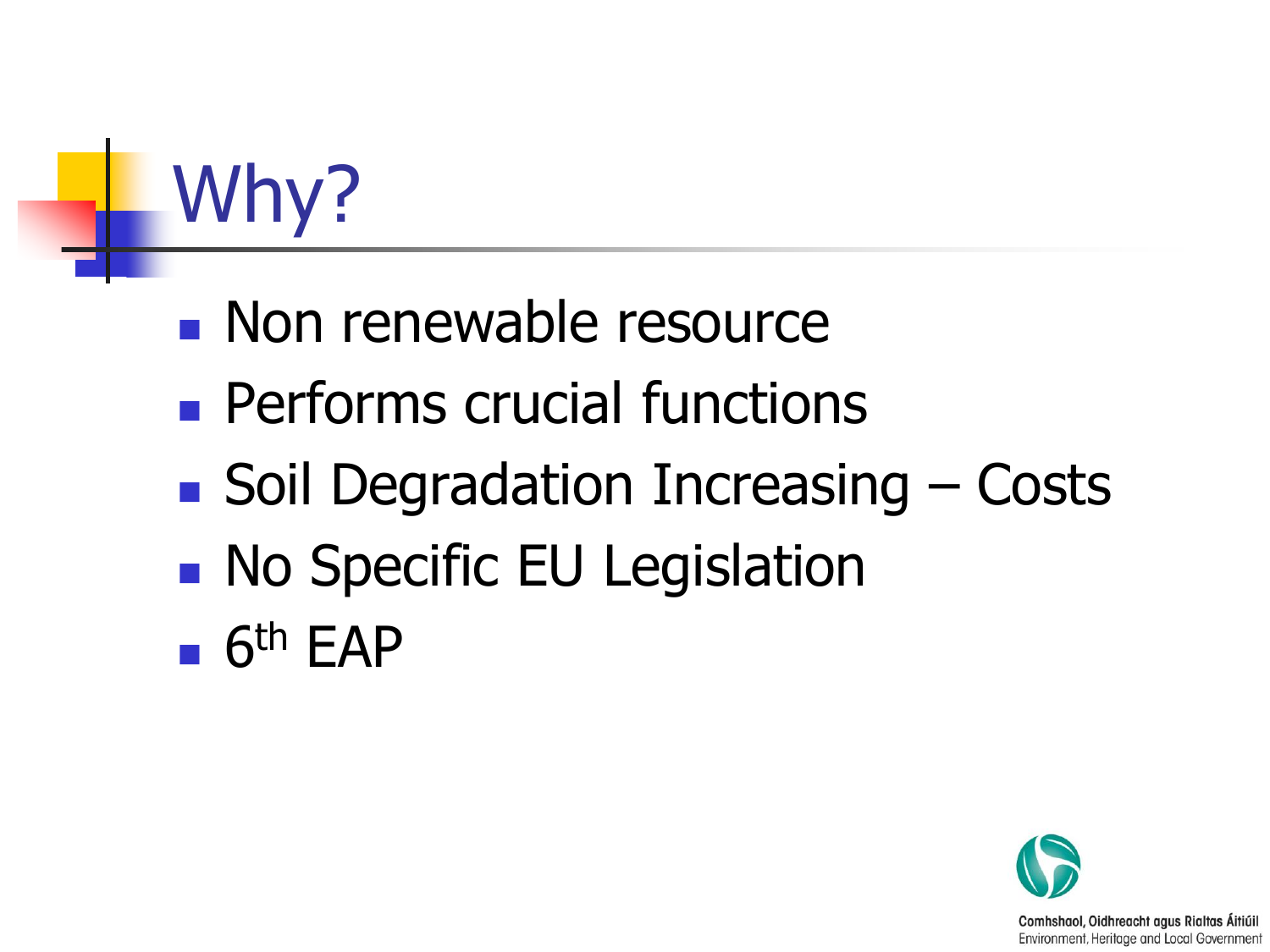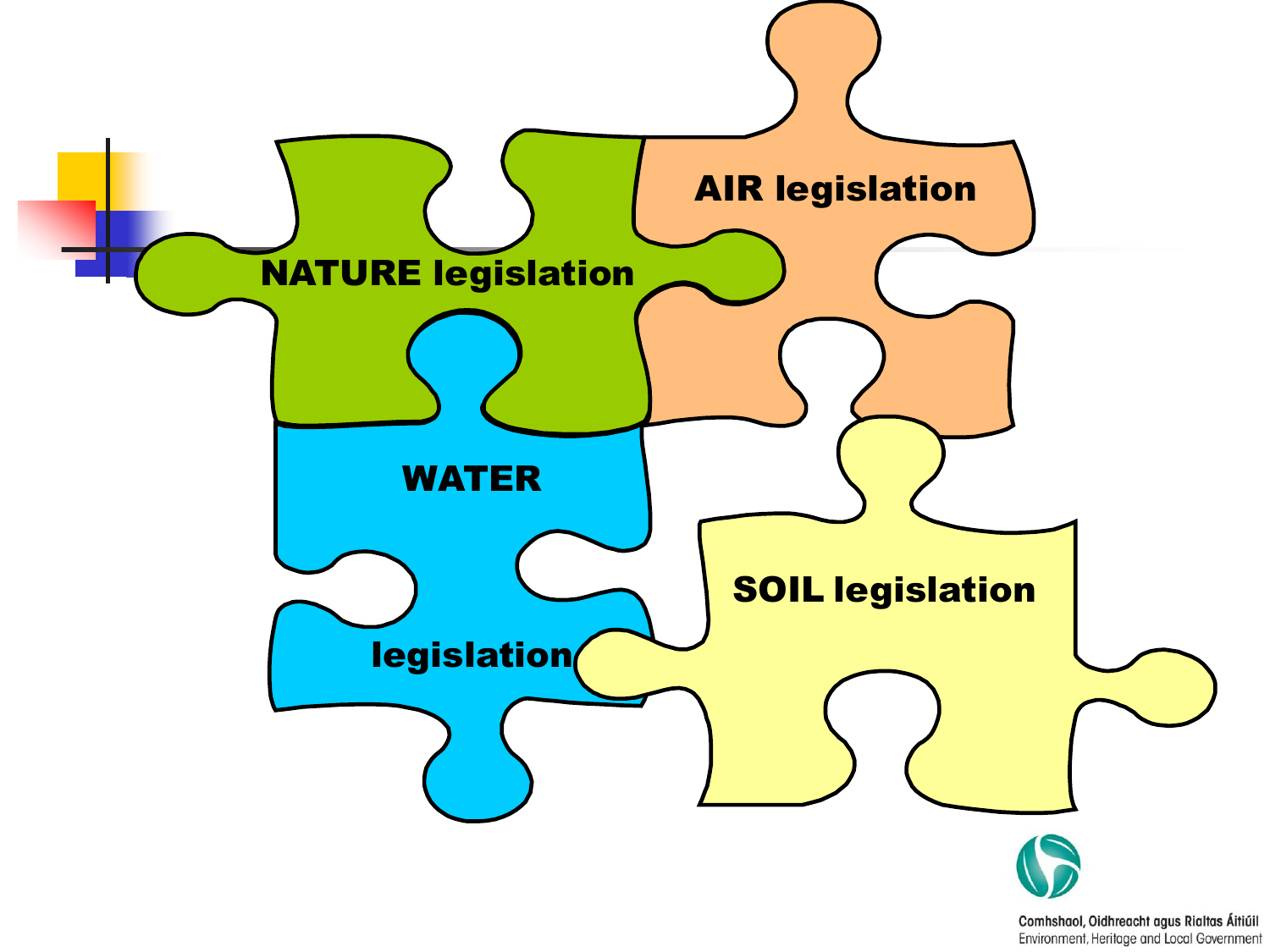## Main Provisions

#### **Chapter 1 – General Provisions**

- **Scope/Definitions**
- **Exercise:** Integration
- **Preventative Measures**
- **Soil Sealing**

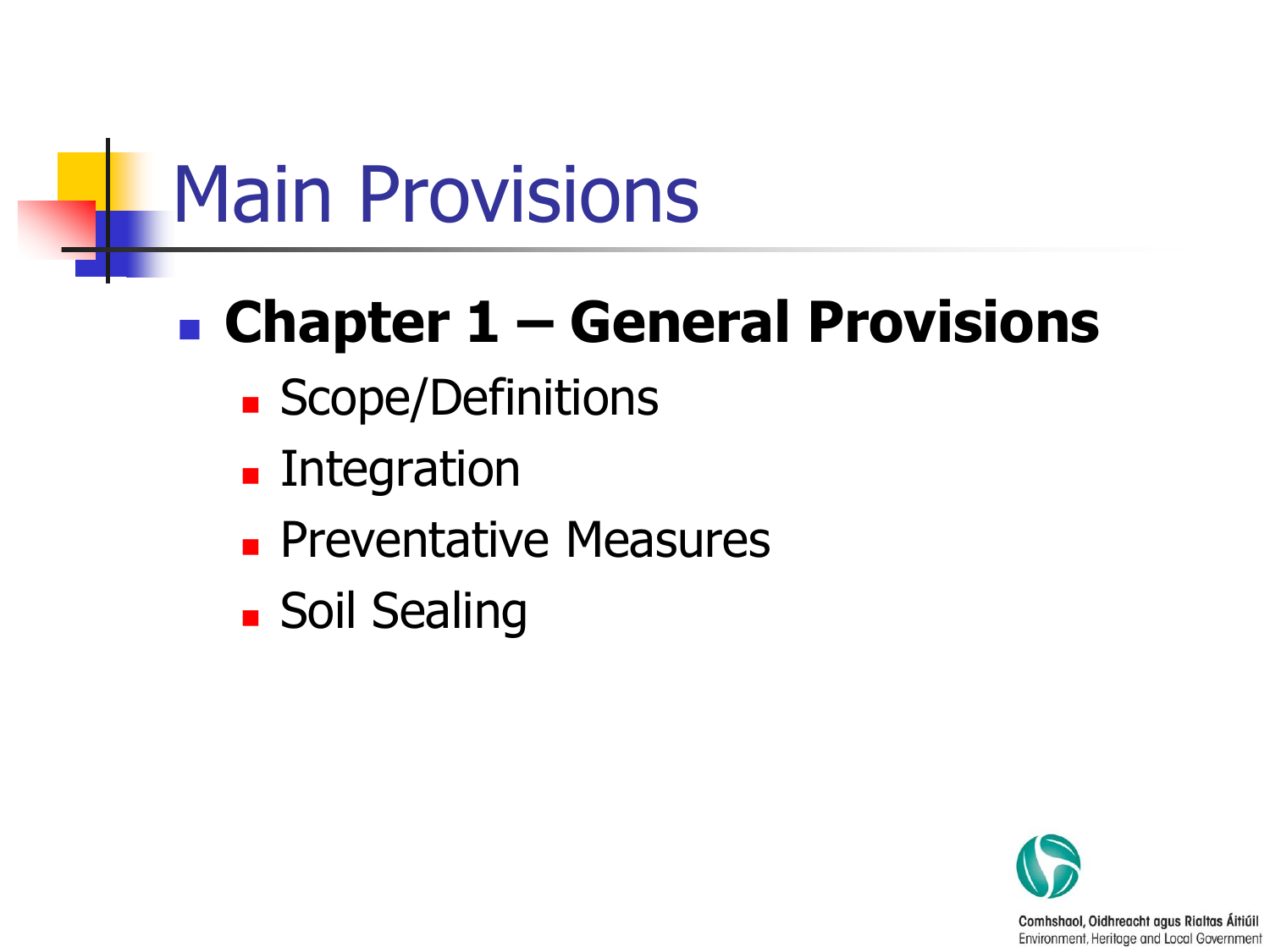### Main Provisions

#### **Chapter 2 – Agricultural – Soil Degradation Processes**

- $E$ Frosion
- **Diamic Matter Decline**
- **Salinisation**
- **Compaction**
- **Landslides**
- **Acidification**

**"Identification of Priority Areas and Establishment of Targets and Action Programmes"**

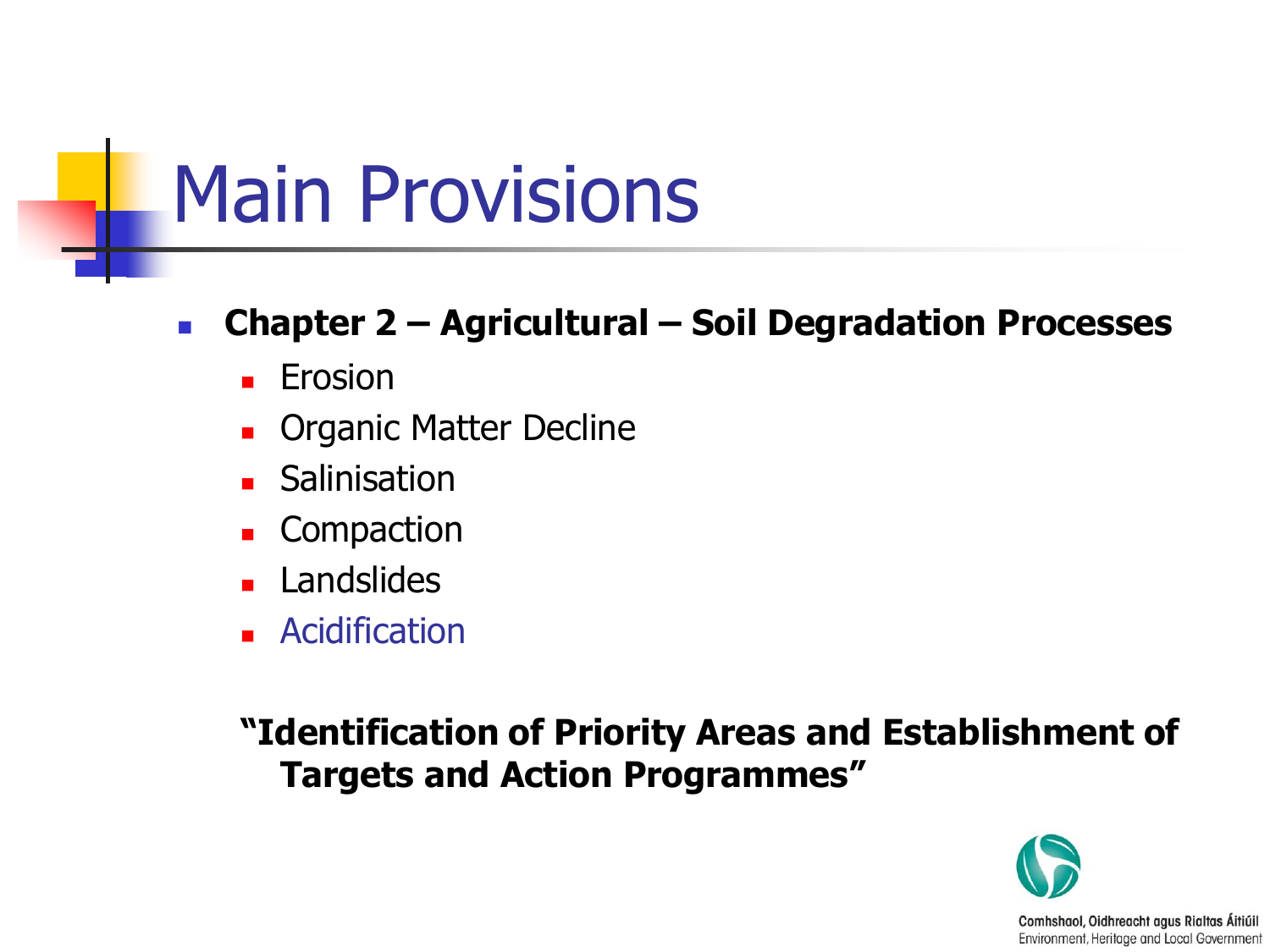# **Agricultural**

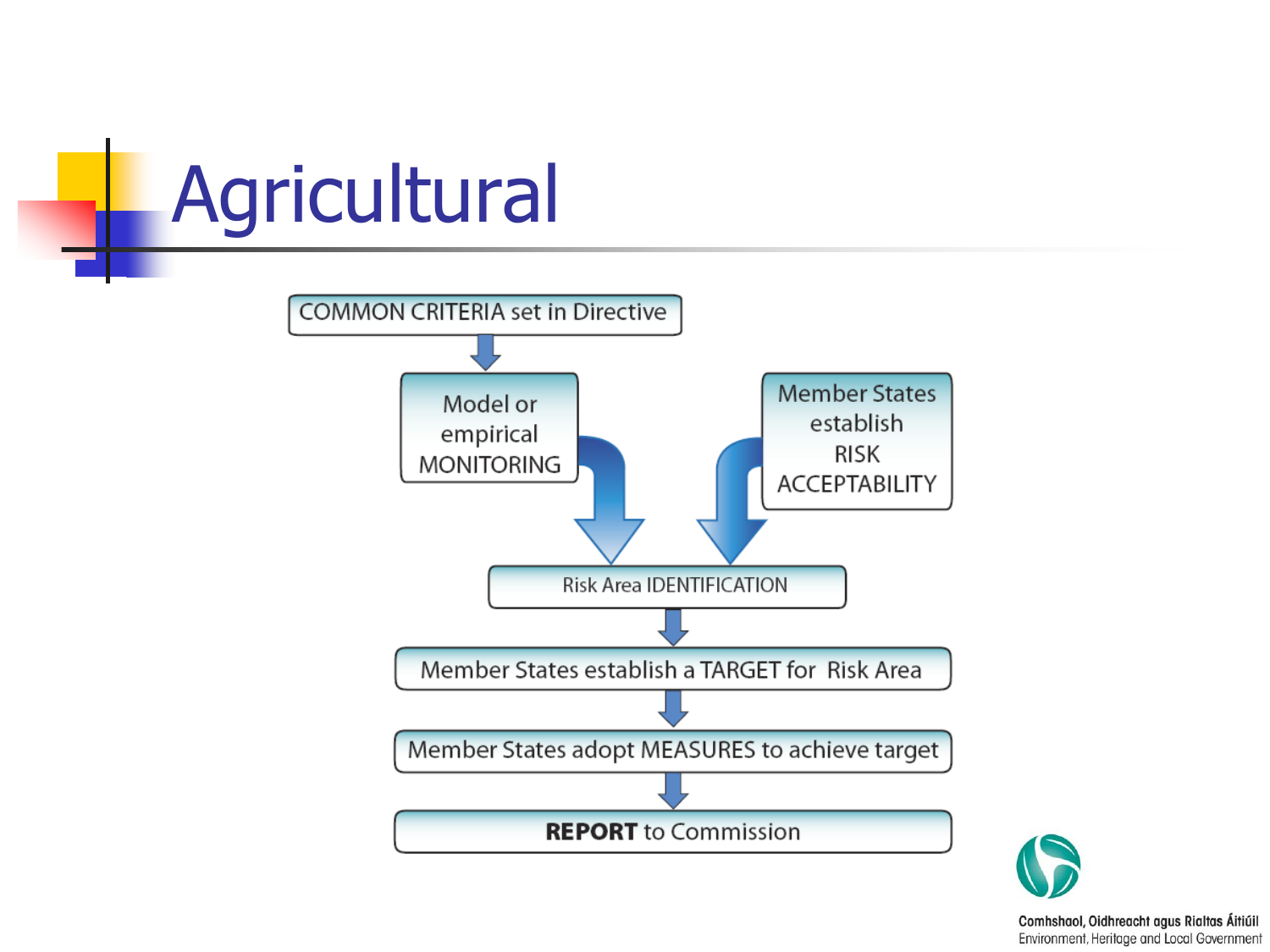# Annex I Criteria

- Soil type
- **Texture**
- **Density**
- **Hydraulic properties**
- **Topography**
- **Land cover**
- **Land use**
- **Climate**

#### **Mandatory?**

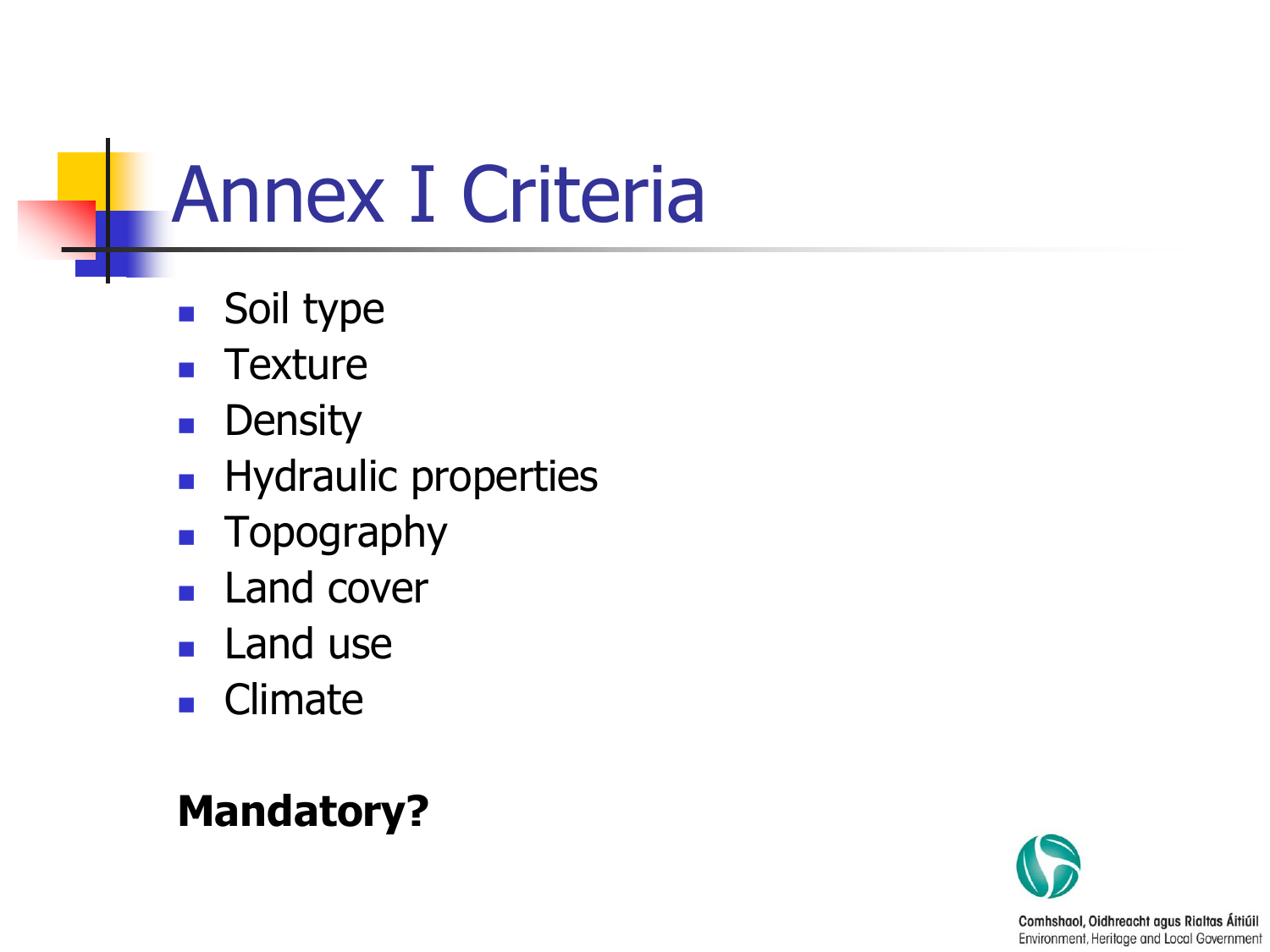# Main Provisions

#### **Chapter 3 – Contamination – Industrial**

- **Example 1 Identification and Inventory**
- **Risk Based Approach**
- **Soil Status Report**
- **Remediation (Strategy)**
- Orphan Sites funding mechanisms???

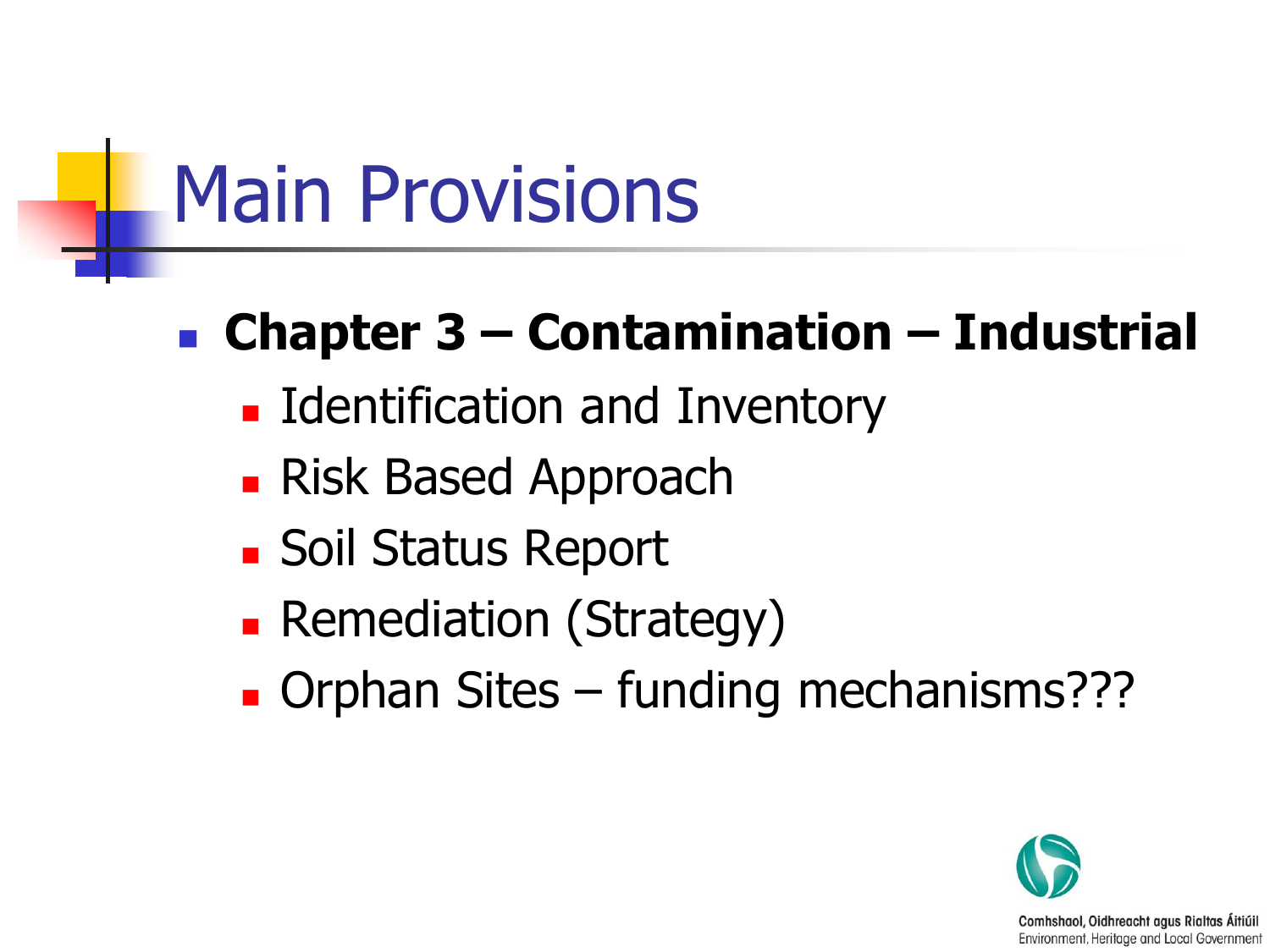### Industrial Contamination



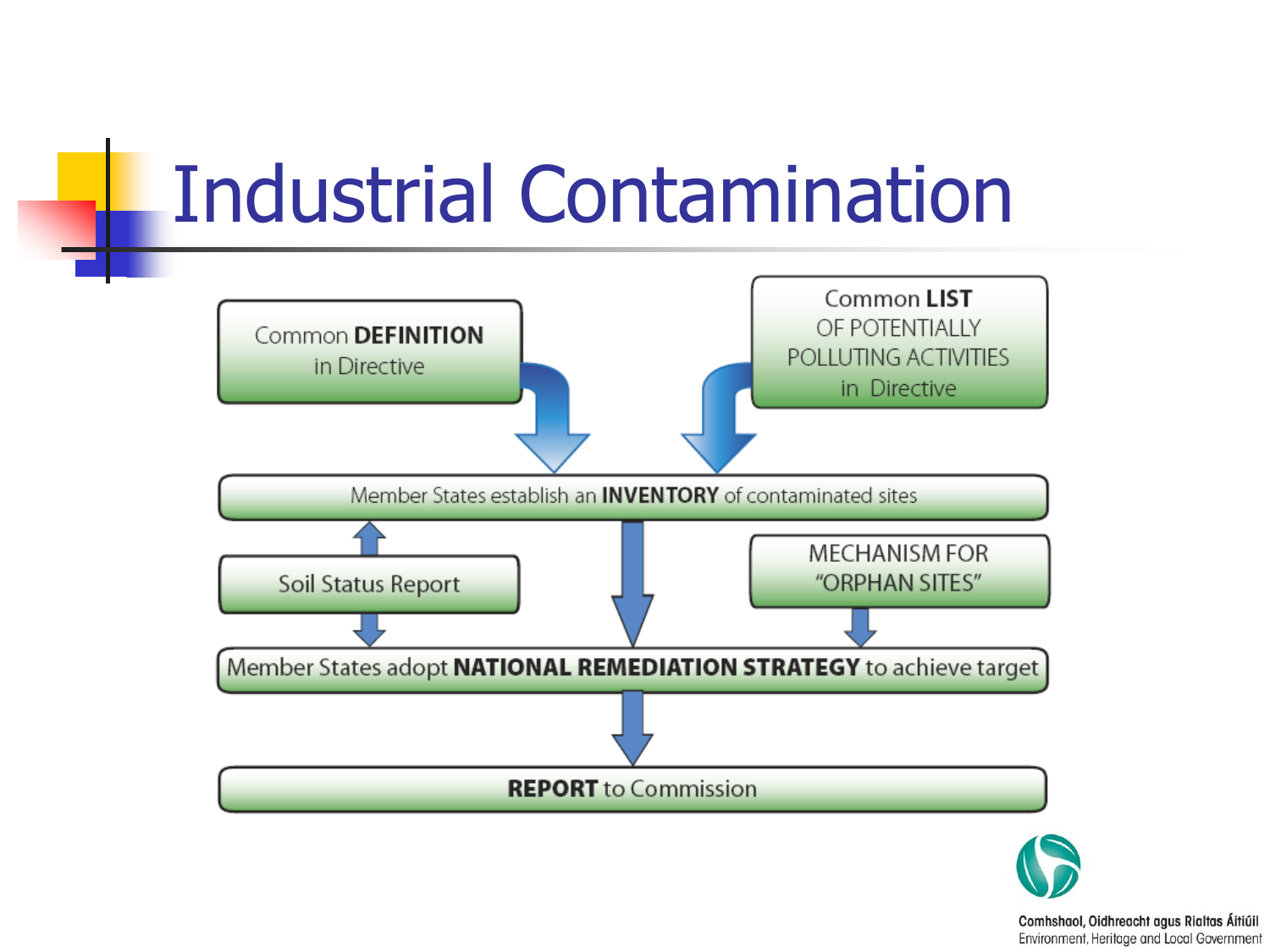### Annex II - Soil polluting activities

- Seveso
- Airports
- **Nilitary Sites**
- Dry Cleaners
- **Landfills**
- **Pipelines**
- Ports
- IPPC
- Petrol Stations
- **Mining**
- **NACTILE WASTER WASTER** Waste water treatment plants

#### **Mandatory?**

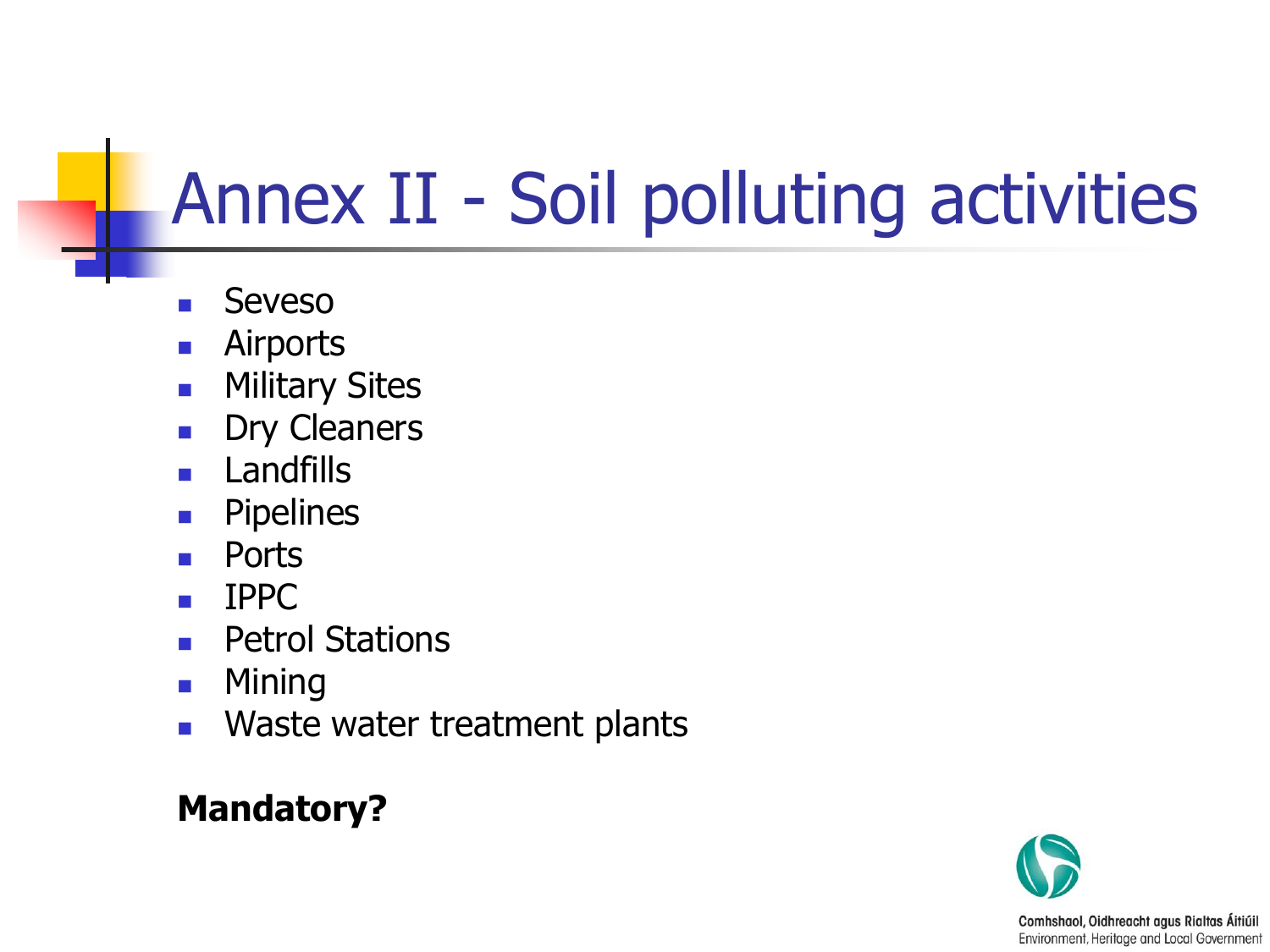### **Ireland Inc. Concerns**

#### Inclusion of Peat

**Funding Mechanism for Orphan Sites Flexibility and Prioritisation** 

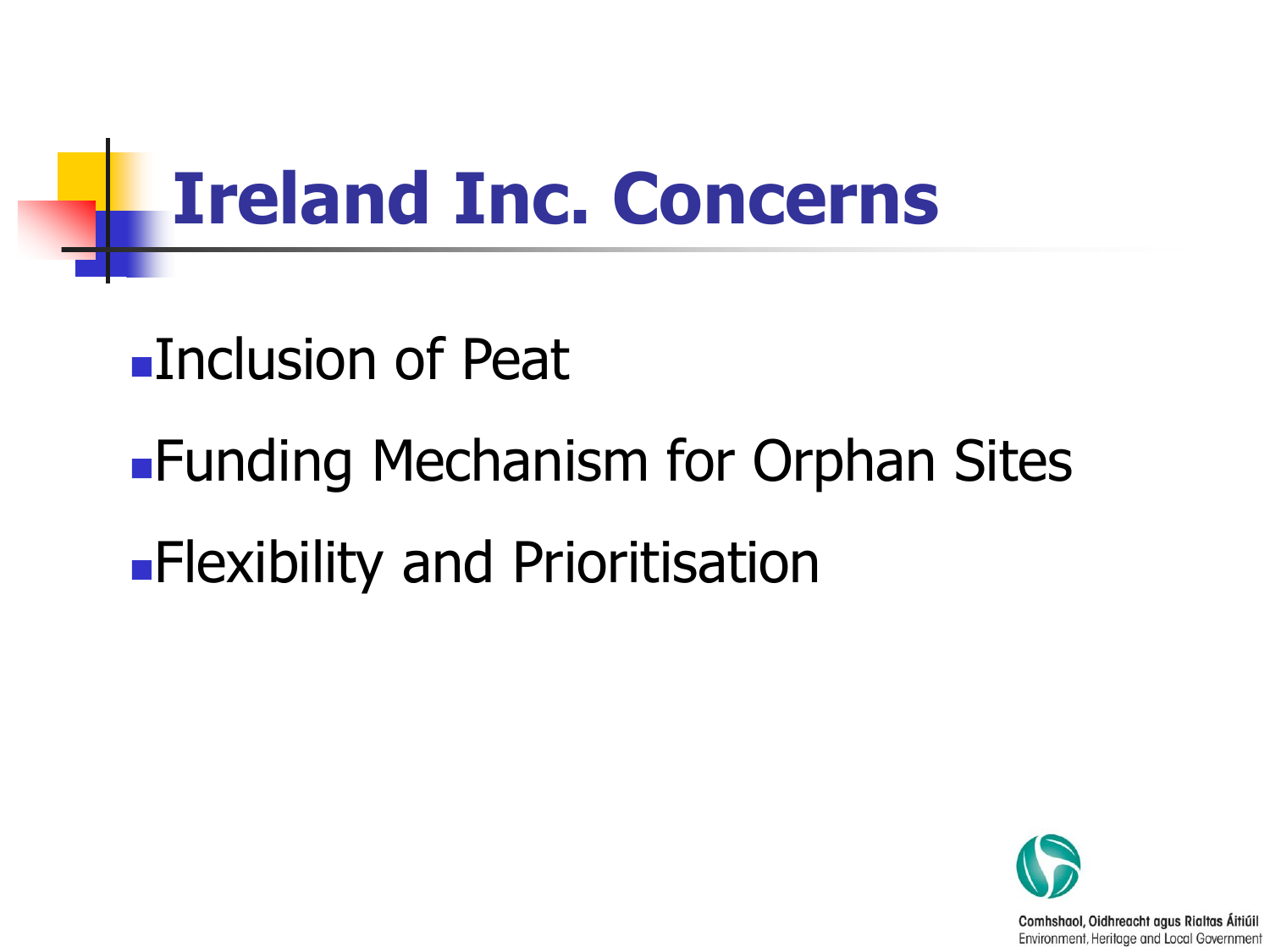# Wider Concerns….

#### DE, UK, FR, AT & NL

- **Subsidiarity**
- **Better Regulation**
- **Existing regimes**
- Portuguese Presidency 2007
	- **French Pres 2008**
	- **Czech Pres 2009**
	- **Spanish Pres 2010?**

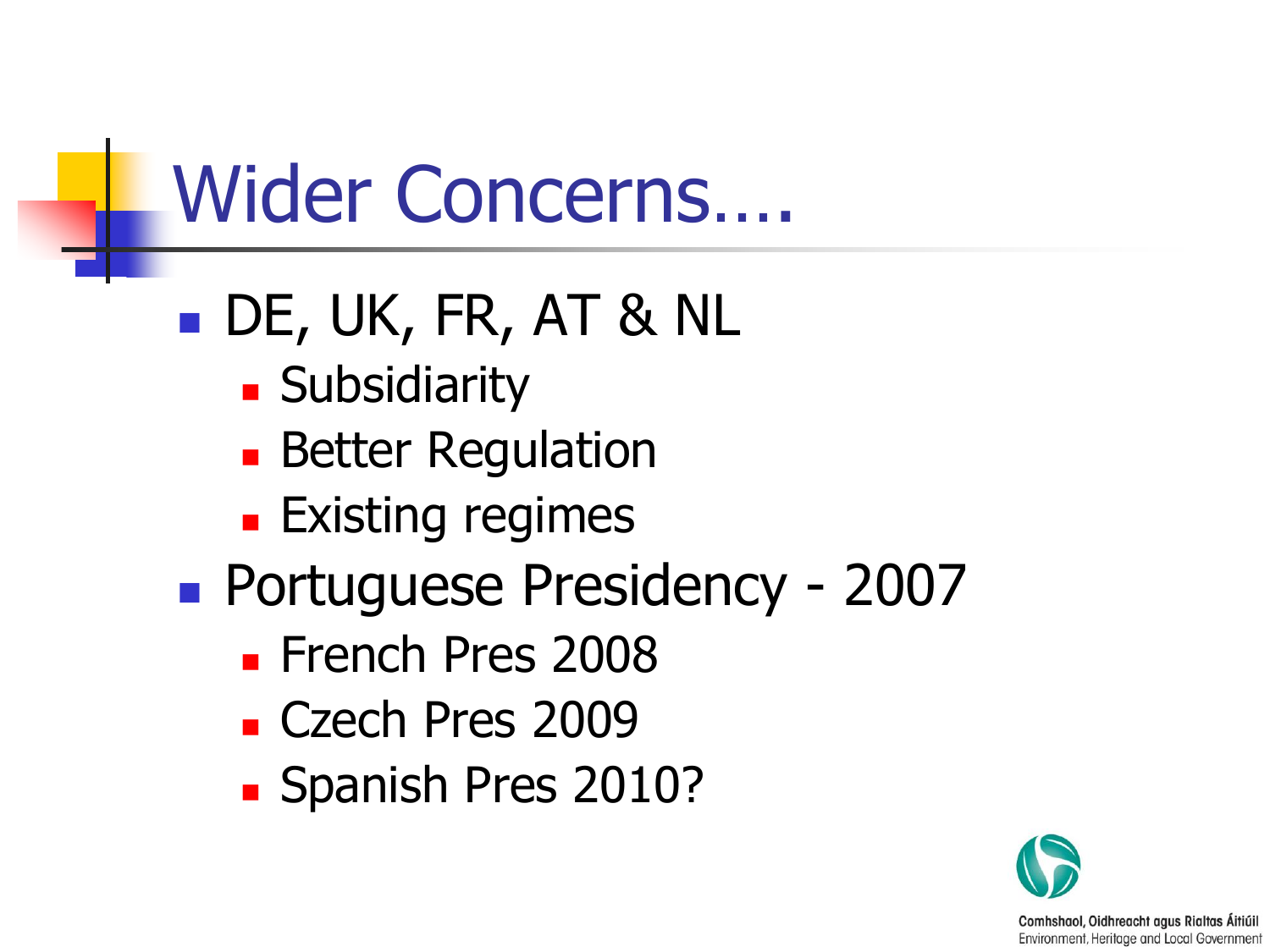

- **C** Other Relevant Acquis
	- WFD
	- ELD
	- **IPPC**
- No further proposal?
- **Climate Change Perspective?**
- Split Agricultural/Industrial ?